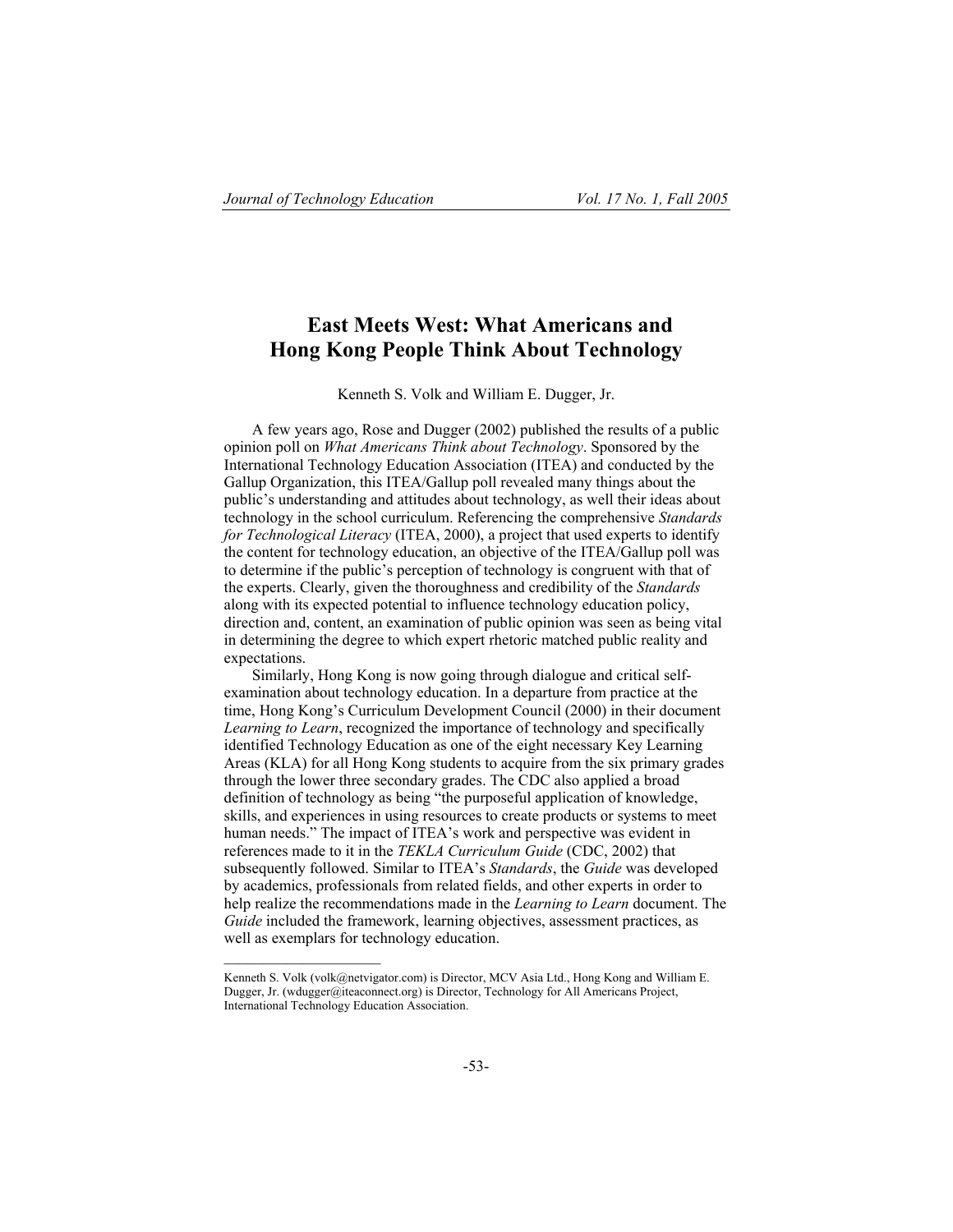Considering that technology transcends international borders, many socioeconomic parallels exist between the US and Hong Kong, and both societies recognize the imperative of having a technically literate citizenry, a study was conducted on what Americans and Hong Kong people think about technology. Given the commonalities between the US and Hong Kong, this study would seek to ascertain if there is a similar understanding and knowledge of technology, as well similar concepts and priorities about technology education. In so doing, this study would add to the body of knowledge about cross-cultural, cross-country comparisons relating to technology, as well as the appropriateness of generalizing technology education curriculum in a global context. To facilitate making comparisons, the study conducted in Hong Kong used a similar instrument to that used in the ITEA/Gallup poll. This invitation to conduct additional research using the ITEA/Gallup poll was encouraged by ITEA (Rose and Dugger, 2002). In this manner, corresponding data between the US and Hong Kong could be analyzed for significance and conclusions drawn.

## **The US and Hong Kong Context**

Before making any comparisons between the results of the study done in Hong Kong with the one done in the US by ITEA/Gallup, caution needs to be raised about the appropriateness of using data from two studies for comparisons, especially between cultures. Noah's (1984) critique of the comparative education research cited ethnocentrism among the most notable misuse of such comparisons. This relates to looking at the world primarily from a point of view of the observer's own culture and values. In this regard, using a survey designed for a US study may influence and limit comparisons, as not only are the respective cultures and values obviously different, so are facets of the economies, education systems, and politics.

Given the increased sophistication of technology and increasing human interaction with technological products throughout the world, examining such issues as they relate to the public's perception of technology and education may be appropriate. Noah recognized the importance of technology on all cultures many years earlier, when writing with Eckstein in their classic *Toward a Science of Comparative Education* (1969), they described the modernization of developing countries such as India. They stated: "the most important means of modernization may be the increasing availability of automobiles, bicycles, water pumps, and so forth" (p. 116). According to the authors, counting schools and the number of students was not enough, for the "informal effects" of Western technology also needed investigation.

Given this caution, there are examples where cross-cultural comparisons have been successfully undertaken, some with the US serving as a benchmark. For instance, the Trends in International Mathematics and Science Studies (TIMSS) "resulted from the American education community's need for reliable and timely data on the mathematics and science achievement of our students compared to that of students in other countries" (National Center for Education Statistics, 2004). The Program for International Student Assessment (PISA),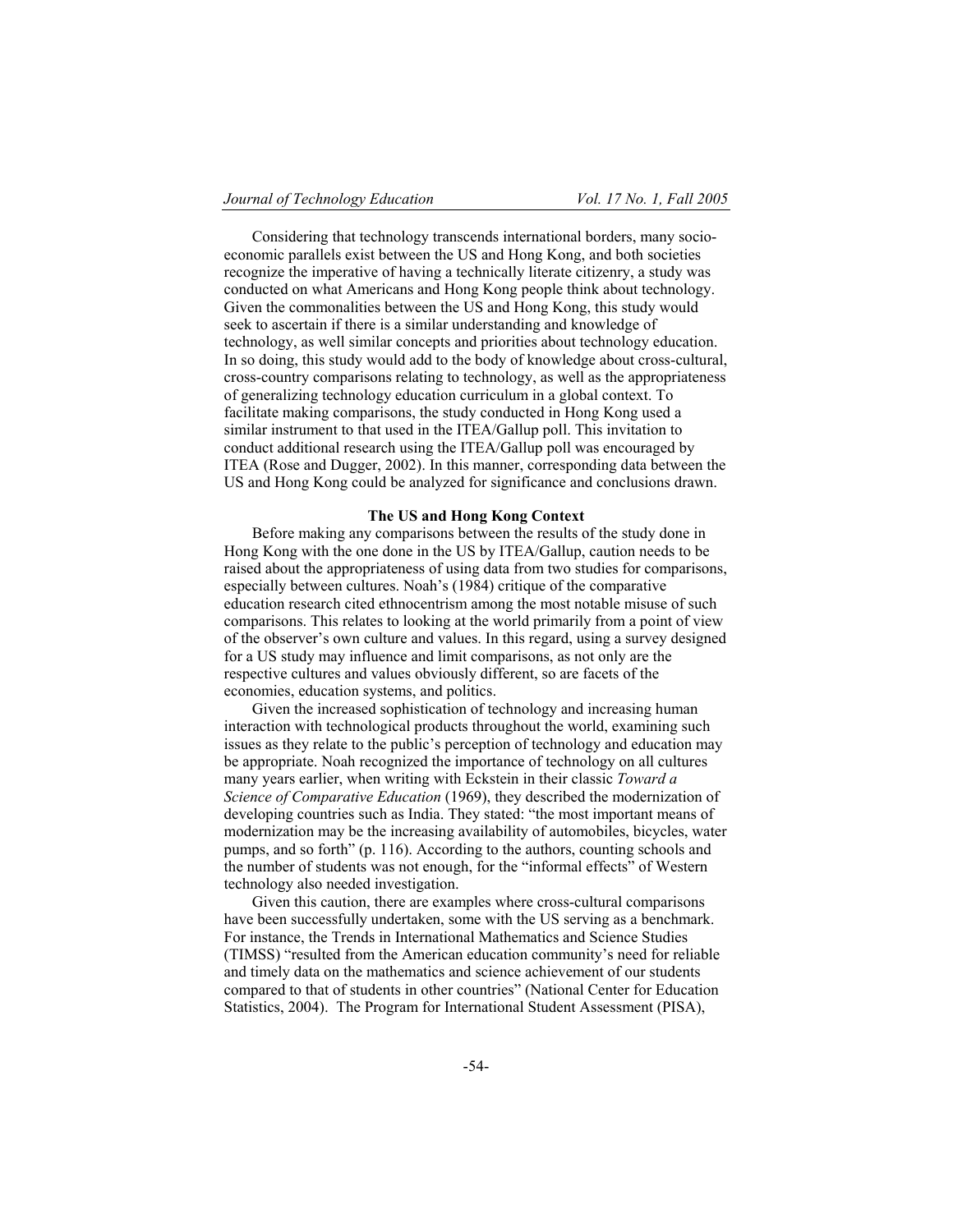sponsored by the Organization for Economic Co-operation and Development (OECD), followed the TIMSS study and was an international assessment designed to help understand how the performance of students in subjects such as science compares to that of peers in OECD and non-OECD countries. Another example of cross-cultural comparisons that specifically related to technology education was the Pupils' Attitudes Toward Technology (PATT) studies conducted over the past 20 years. Led by Dr. Marc DeVries at Eindhoven University of Technology, thirteen PATT Conferences have been held. Although many PATT conference papers examined cross-national comparisons, such comparisons were not without problems and limitations (Volk and Yip, 1999).

Despite the obvious differences in culture, history, language, government structure, and population density, there are many similarities that make the United States and Hong Kong interesting and appropriate to compare. Some of these similarities relate to the use of technology, employment rates, annual income, and educational attainment. Even their respective Gini Coefficient ratings reflect the growing unequal income distribution facing both populations, with both greater than most developed European nations (United Nations, 2004). Table 1 shows selected demographic indicators obtained from sources such as the Asia Development Bank, the Hong Kong Census and Statistic Department, the United Nations, US Department of Labor, and the World Bank.

The table of demographics also points out several differences between the US and Hong Kong. For example, given the expense of living in Hong Kong and the current difficult economic times and atypical high level of unemployment, the birth rate has dropped precipitously and is considerably lower than in the US. Hong Kong's past manufacturing base is now much smaller, with industry having moved across the border into China. Hong Kong's spending per student is also considered low, especially since the government is not obligated with other expenditures such as military defense.

As far as the use and impact of technology in Hong Kong and United States, many parallels can be drawn. One obvious area is the confusion over technology education (TE) and educational technology (ET) - the latter going under names of information technology (IT), information communication technology (ICT), computer studies (CS) and others. Petrina (2003) addressed this confusion and pointed out the attempts by organizations such as the International Technology Education Association (ITEA) and the International Society for Technology in Education (ISTE) to maintain differences despite the great overlaps in content, ideology, and standards. Dugger and Naik (2001) also raised similar concerns and tried to explain the differences between technology education and educational technology. However, in acknowledging the problem in misconceptions that exist even for educators, the authors challenged that technology education teachers must be the ones to educate others.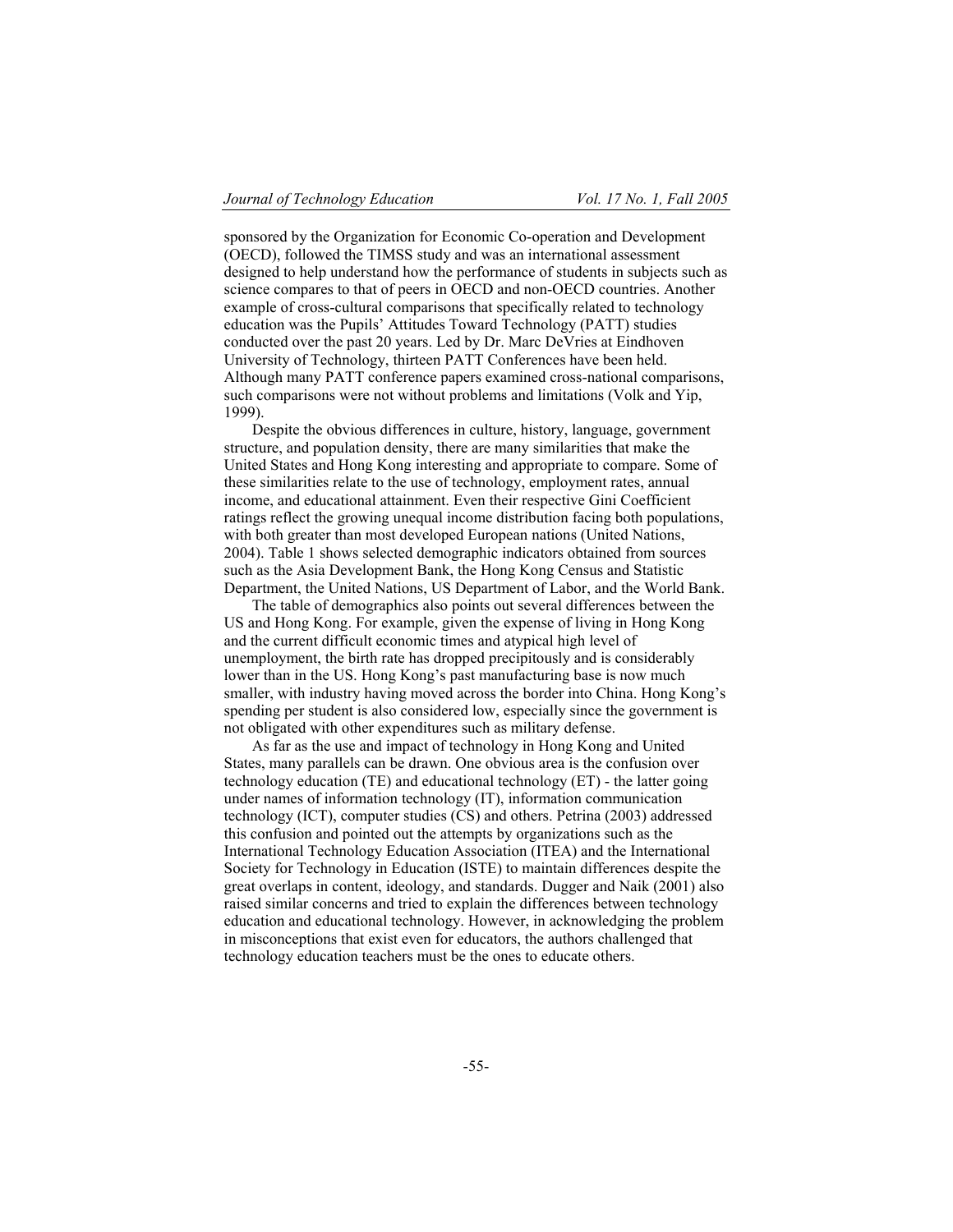## **Table 1**

*US and Hong Kong Demographics* 

|                                                  | US    | HК    |
|--------------------------------------------------|-------|-------|
|                                                  |       |       |
| Literacy (percent ages $15+$ )                   | 97.2  | 94.0  |
| Unemployment rate (percent)                      | 5.3   | 6.8   |
| GDP per person (US\$1,000)                       | 32.8  | 25.6  |
| GDP - Composition by sector (percent)            |       |       |
| Agriculture                                      | 2.0   | 0.1   |
| Industry                                         | 18.0  | 14.7  |
| <b>Services</b>                                  | 80.0  | 85.2  |
| Current spending per student (% of GDP)          | 4.9   | 2.9   |
| Starting teacher salary (per month, US\$1,000)   | 2.5   | 2.1   |
| Gini Coefficient*                                | 0.4   | 0.4   |
| Cellular telephone subscribers (percent of adult | 62.0  | 87.2  |
| population)                                      |       |       |
| Internet users (percent of population)           | 54.0  | 48.4  |
| Median age of first marriage (female)            | 25.0  | 28.0  |
| Life expectancy at birth (years)                 | 80.5  | 81.5  |
| Births per 1,000 population                      | 14.0  | 6.8   |
| Crime rate (per $100,000$ )                      | 730.0 | 207.0 |

\* The Gini Coefficient, also known as the index of income distribution, is used to measure income inequality. A Gini coefficient of 0 means that income is equally distributed among the population, while a value of 1 means essentially one person has all the income while everyone else has none.

Confusion also exists in Hong Kong about what constitutes technology, with different public groups offering different emphases and/or meanings. For example, the Hong Kong Education Commission's (1999) *Education Blueprint for the 21st Century* report was rife with references to technology, but they were almost totally related to information technology. This was in contrast to statements from other public bodies such as the Curriculum Development Council (2002) and Commission on Strategic Development (2000) that regarded technology in a broad sense. In this regard, comparing US and Hong Kong general public opinion about technology education is warranted, especially given that both have publicly stressed the need for technology education.

One last aspect which ties the two studies and cultures together is the expected change by 2010 in the Hong Kong school structure from a "British system" to one that more closely resembles an "American system" (Education Commission, 2000). This restructuring will have students finishing secondary school after grade 12, instead of grade 13. University bachelor degrees will then correspondingly increase in time from three years to four. With this expected common education structure, perhaps both cultures can learn from each other's concepts about technology and technology education.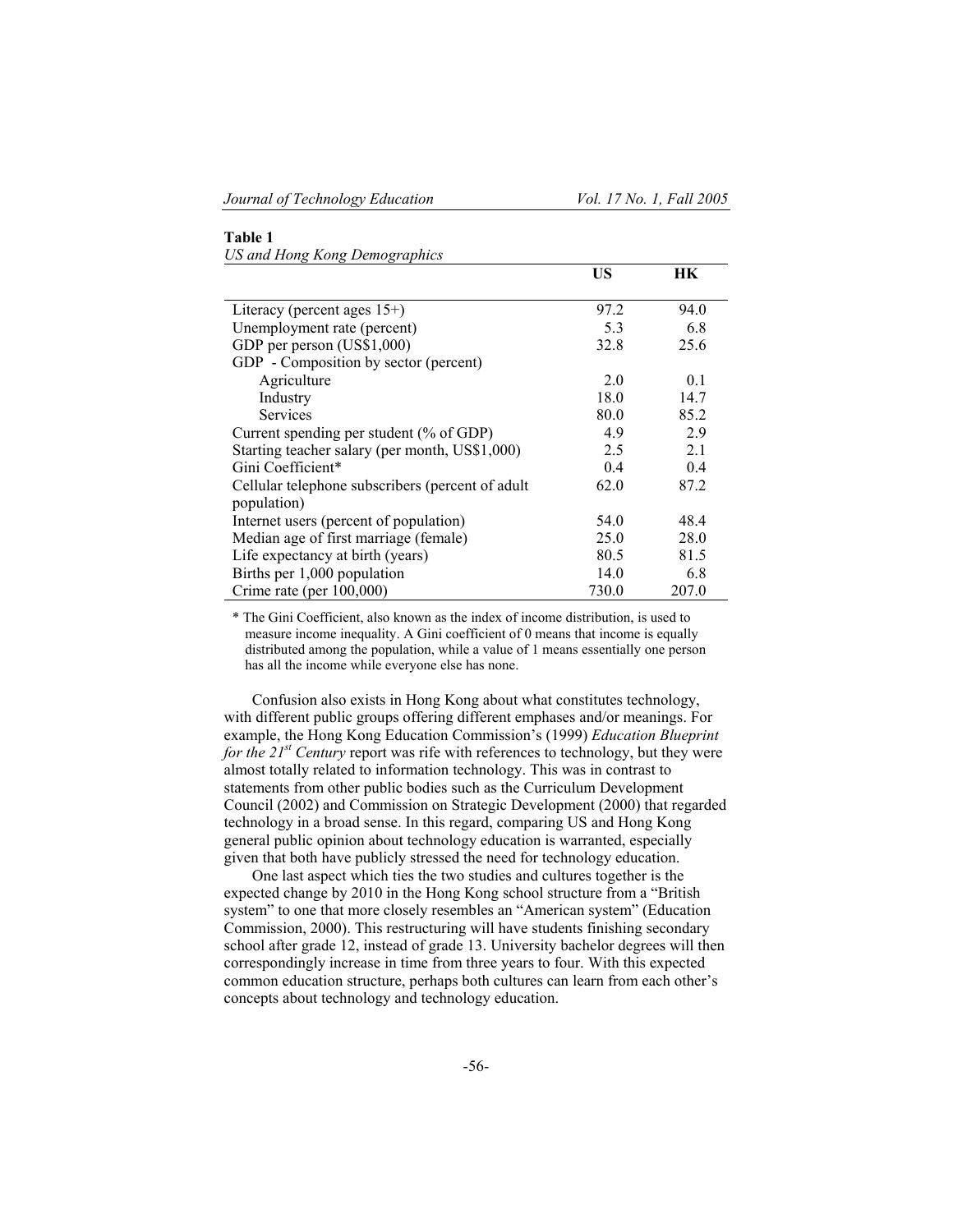## **Methodology**

Both the US and Hong Kong studies used telephone interviews to obtain survey results. The Hong Kong poll was completed in early 2004 and used questions from the first ITEA/Gallup Poll (Rose & Dugger, 2002). The second US ITEA/Gallup Poll (Rose, Gallup, Dugger & Starkweather, 2004) was conducted after the Hong Kong poll, with some additions and deletions made to the original questions. Since the Hong Kong Poll was conducted between the two ITEA/Gallup Polls, the comparisons made between Hong Kong and the US use data that were compatible and/or most current.

Obvious concerns arise about the appropriateness of using an existing questionnaire from one culture and translating it into another. As noted by Behling and Law (2000), the lack of semantic equivalence across languages, lack of conceptual equivalence across cultures, and the lack of normative equivalence across societies may be problematic. They point out measures that will help ensure reliability, validity, and contextual use of words in the source language. Based on their recommendations, a modified direct translation was used for this study, whereby a panel of experts made independent checks on the work of the original translator. In this procedure, the panel (a) reviews the items and reacts in writing, (b) shares their comments with one another, and (c) meets to consider the points made and make recommendations. For translating and preparing instructions, recommendations from Behling and Law were also taken into consideration to ensure proper words, grammatical forms, and sentence structure follow cultural contexts.

The first step for using the ITEA/Gallup instrument in Hong Kong was to examine each item for appropriateness and relevance. An initial independent review by three lecturers in Design & Technology (D&T) at The Hong Kong Institute of Education determined two items required modification. One question included a specific definition for technology, so the exact definition used in the TEKLA, rather than ITEA's was considered more appropriate. Another question asked if the individual interviewed could explain how a home heating system works. To match the Hong Kong context, this item was changed to ask how an air conditioner works. After this initial review, the D&T lecturers then translated the instrument into the Cantonese dialect of Chinese used in Hong Kong. Careful attention was given to words such as "Technology", with the Chinese version of the *TEKLA Curriculum Guide* used as reference. From this translation by D&T lecturers, three lecturers in the Chinese Language Department were sent the original and Chinese versions for further comment and refinement.

Based on an estimated adult population of 5,008,886 (HK Census & Statistics Dept, 2003), the sample size required for the Hong Kong study would be approximately 750 (Gall, Gall, and Borg, 2003). This number would be sufficient for a margin of error of plus or minus four percentage points and at the 95% confidence level. This sample size was similar to both the first and second ITEA/Gallup Polls, with sizes of 1,000 and 800 used respectively. The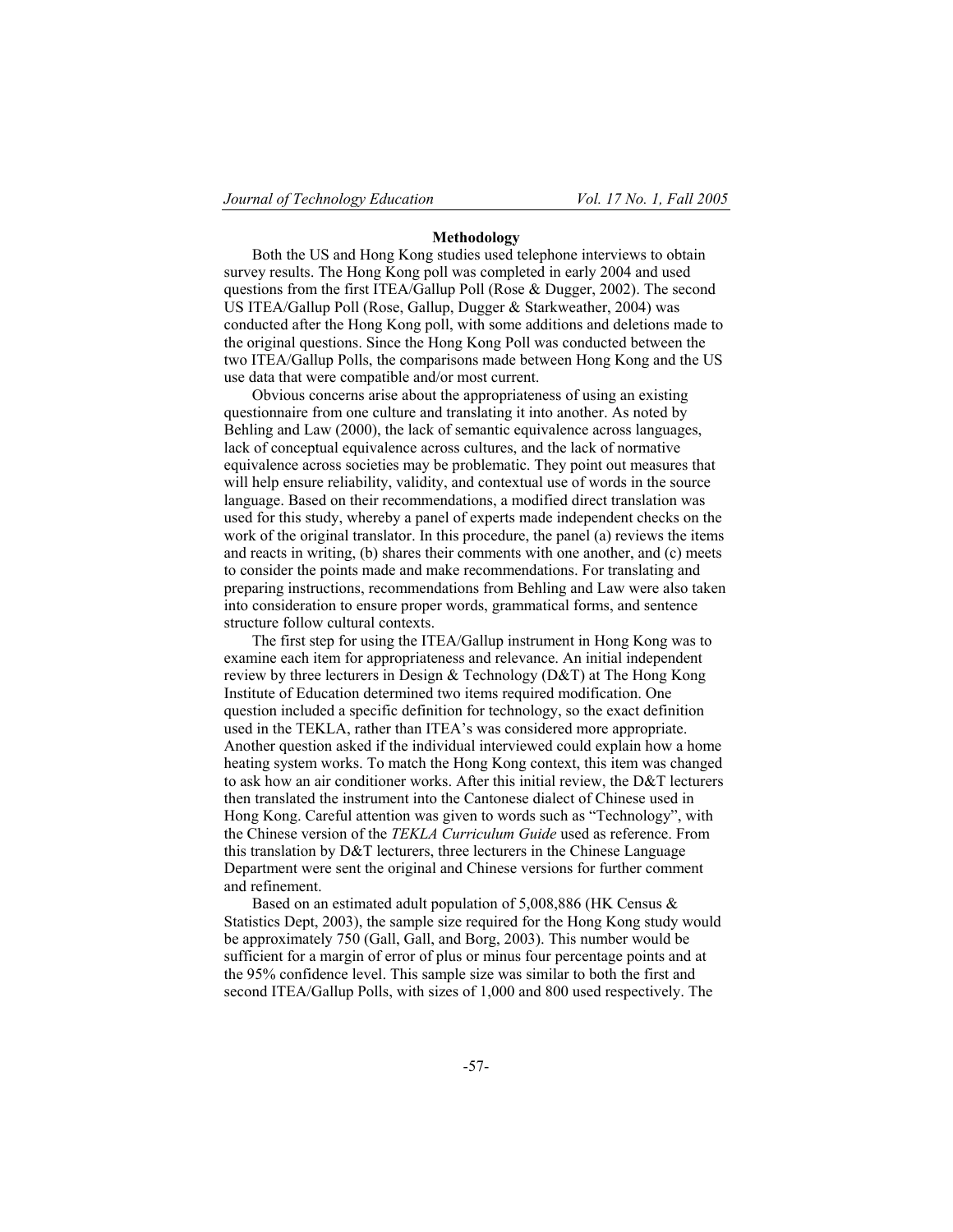ITEA/Gallup poll also maintained a 95% confidence level with a margin of error set at plus or minus four percentage points.

Datacap Computer Solutions Ltd, a data capturing firm experienced in telephone interviews for many Hong Kong government projects, was used to conduct a two-stage telephone interview of 750 adults age 18 and older. Stage One involved households selected in accordance with the 2003 white page database issued by PCCW, the largest telephone provider in Hong Kong, with the telephone number randomly selected by CATI telephone survey system. Stage Two involved the random selection of household members with a base on the nearest birthday. The ITEA/Gallup Polls also used a random selection of households and a multiple stage approach to select one person in the household.

Table 2 provides details of the sample composition for the Hong Kong and second ITEA/Gallup poll. Differences in sample composition were noted for age and education, with the Hong Kong sample being younger and with less education. As far as the Hong Kong population's level of education, it was only in 1978 that Primary 6 school leavers were guaranteed a place in secondary school. Combined with the examination-driven system of progression and the limited number of places in university programs, the Hong Kong sample matched the education level reflected in the general population (Hong Kong Census and Statistics, 2004). It appears the age of the US ITEA/Gallup sample quite closely reflected that in the US (US Census Bureau, 2004), while the sample for Hong Kong had a higher proportion of young adults (32.4%) than in the general population (27%).

#### **Table 2**

| Hong Kong and US Sample Comparison |  |  |  |  |
|------------------------------------|--|--|--|--|
|------------------------------------|--|--|--|--|

|                          | $HK(\% )$ | $US(\% )$ |
|--------------------------|-----------|-----------|
| Gender                   |           |           |
| Male                     | 45.9      | 48.6      |
| Female                   | 54.1      | 51.4      |
| Age                      |           |           |
| 18-29                    | 32.4      | 17.7      |
| 30-49                    | 49.0      | 41.7      |
| $50+$                    | 17.3      | 39.7      |
| Missing                  | 1.3       | 0.9       |
| Education                |           |           |
| Less than high school    | 25.6      | 9.3       |
| High school graduate     | 33.4      | 27.9      |
| Trade/Two-Years College  | 4.8       | 33.1      |
| College Graduate or more | 26.2      | 29.6      |
| Missing Data             | 0.0       | 0.1       |
|                          |           |           |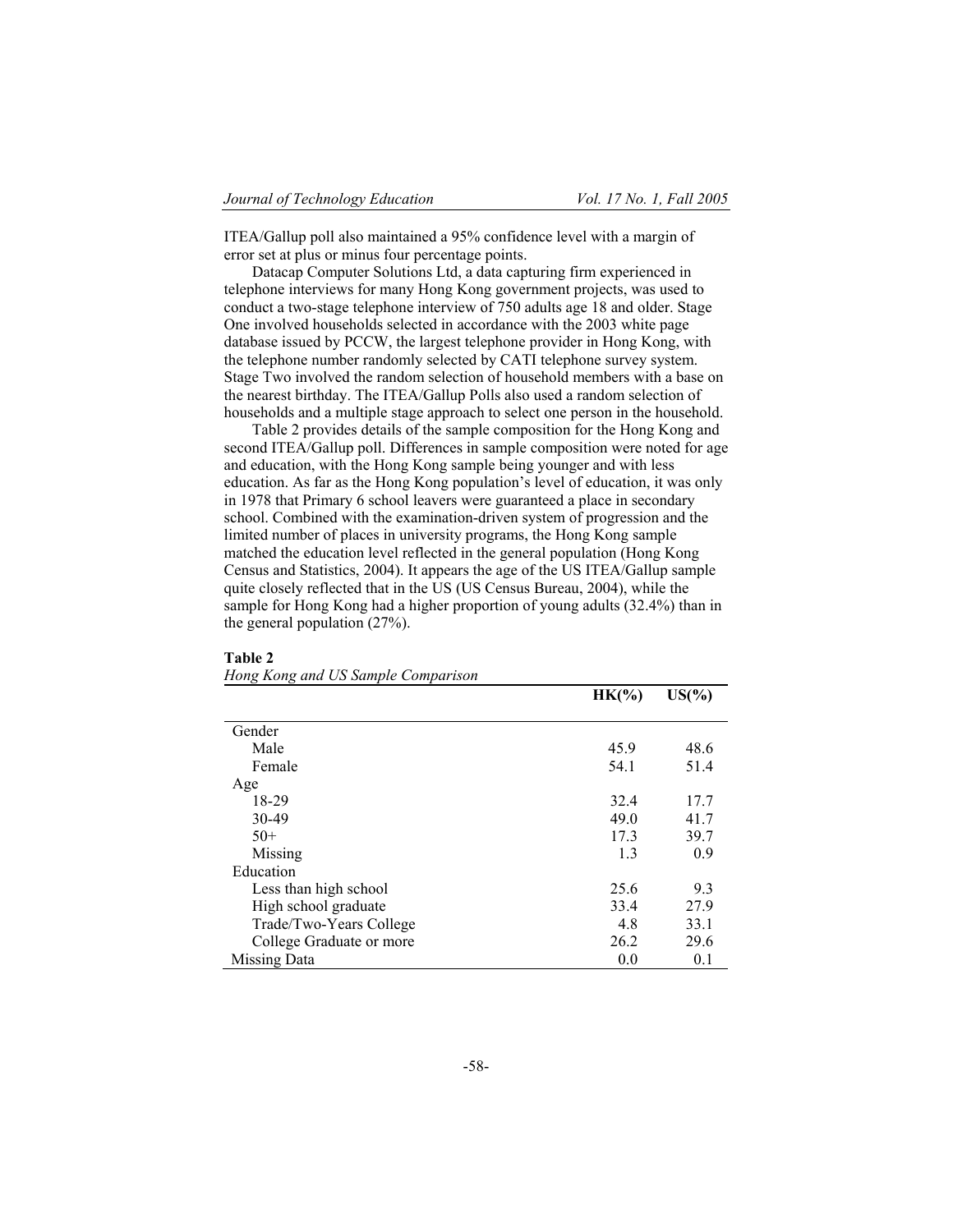As the information gained from the telephone interview was opinion-based, and since such surveys are about what people think and what it prepared to support or not support, percentages were used to analyze the data. Chi-square was also used to examine whether there was some relationship between US and Hong Kong poll results. Babbie (1999) and Baker (1999) noted the use of chisquare as being one of the most widely used tests for statistical significance in the social sciences when the variables are nominal or ordinal in measurement. Bernard (2000) even explained how chi-square can be used to make comparisons across complex tables with several sub-variables. All authors cautioned that chi-square does not measure the strength of the relationship.

### **Findings and Discussion**

Data from the first and second ITEA/Gallup poll were compared with the Hong Kong poll about what adults think about technology. With the large number of questions included in each poll, only selected items were presented in detail for this discussion. The public's responses to some of the questions were described in more general terms. In the following discussion, when 2004 ITEA/Gallup data were available, they superseded the 2002 ITEA/Gallup data.

## *Understanding Technology*

The first series of questions related to the public's understanding of technology. The response to the first question indicated Americans placed a significantly greater importance on being able to use and understand technology  $[\chi^2(2, N=2036) 394.087, p<0.01]$ . Table 3 shows that while over two-thirds of Americans had this opinion, less than one-third of Hong Kong people viewed this item as being "very important." It was also surprising that over six percent of Hong Kong people identified using or understanding technology as being "not very important."

#### **Table 3**

*Just your opinion, how important is it for people at all levels to develop some ability to understand and use technology? Would you say it is:* 

|                      | HК            | US 94         |
|----------------------|---------------|---------------|
|                      | $\frac{0}{0}$ | $\frac{0}{0}$ |
| Very important       | 28.9          | 73.8          |
| Somewhat important   | 64.2          | 23.6          |
| Not very important   | 6.3           | 0.4           |
| Not at all important | 0.4           | 1.5           |
| Don't know/refused   | 02            | 0.7           |

The next question was open-ended, asking people what comes to mind when they hear the word "technology." The Hong Kong responses were entered into a database, then grouped under categories similar to those used in the US study. Table 4 compares the responses to this open-ended question.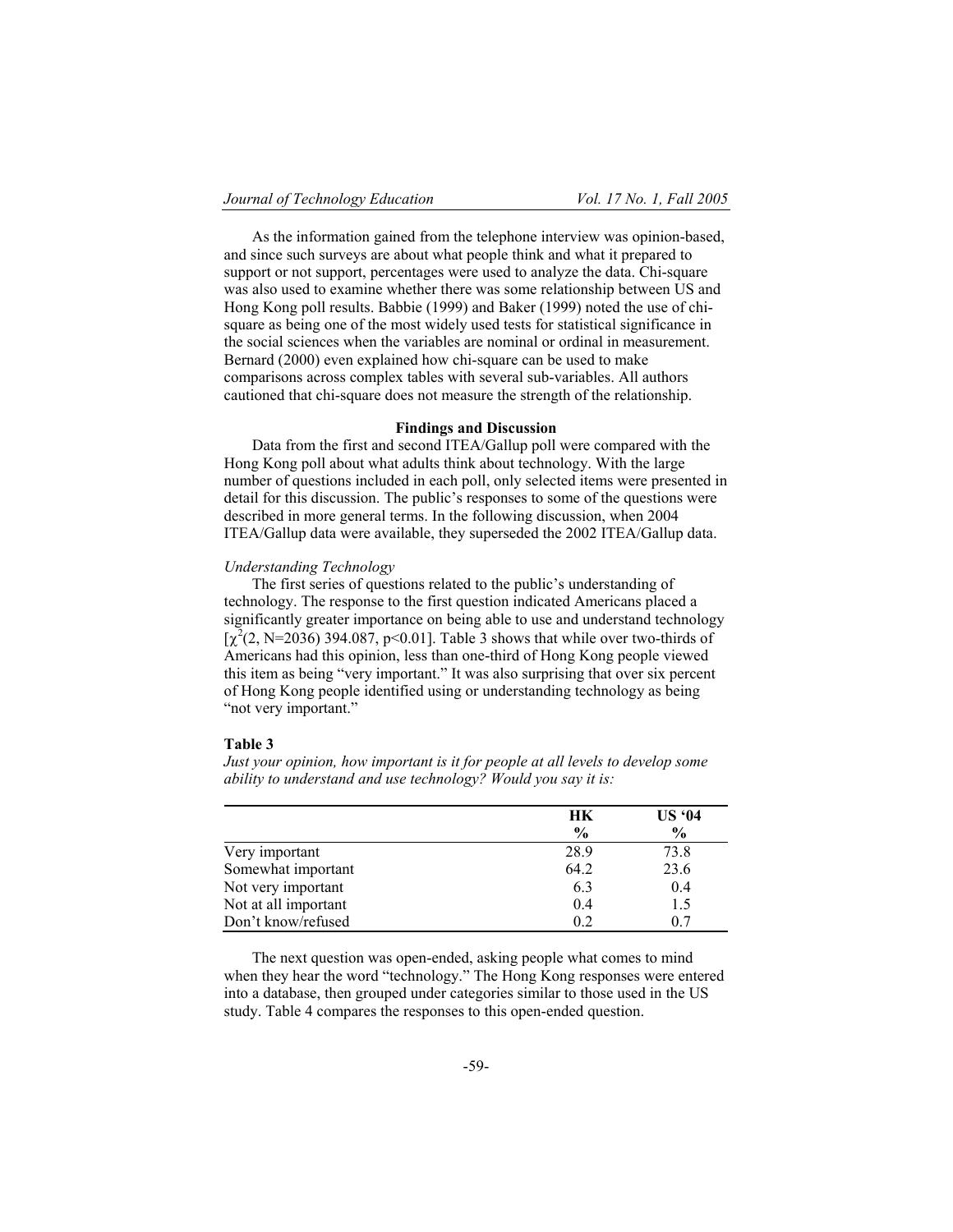| anıe |  |
|------|--|
|------|--|

*When you hear the word "technology, what first comes to mind?* 

|                              | HК   | <b>US '04</b> |
|------------------------------|------|---------------|
|                              | $\%$ | $\frac{6}{9}$ |
| Computers                    | 47   | 68            |
| Advancement                  |      |               |
| New Inventions               |      |               |
| Electronics                  |      |               |
| Information                  |      |               |
| Science                      |      |               |
| Space                        |      |               |
| Things That Make Life Easier |      |               |
| Machinery                    |      |               |
| Internet                     |      |               |
| Education                    |      |               |
| Others                       | 19   | 18            |

Rose et. al. (2004) noted that for Americans, "computers have no rival in the public's mind as emblematic of 'technology'" (p.2). With over two-thirds of the US sample saying "computers," this claim is easily substantiated. In contrast, it appears Hong Kong people have a much broader view of "technology," with less than half providing "computers" as their definition. Compared to the US polls, respondents in the Hong Kong study were more likely to use descriptors that transcend the physical hardware of technology, with terms such as "advancement," "new inventions," and "information" used. Although the ITEA/Gallup data did not distinguish between urban and rural participants, it is possible the fast-paced and technologically stimulating environment that is ever-present in a compact and quickly-changing metropolitan area such as Hong Kong would produce a wider perception of technology.

After the open-ended response, people were then asked to choose between either a specific broad definition of technology or one that narrowly-defined technology as computers and the Internet. For both studies, the broad definition provided was the one used by their respective professions. For example, the Hong Kong poll used the TEKLA definition of technology, "the application of knowledge, skills, and experiences in using materials to create products to meet human needs," while the US poll used an ITEA definition of "changing the natural world to satisfy our needs." As indicated in Table 5, two thirds of Hong Kong people agreed with the broad definition, which was in stark contrast to the US response, where a majority had a narrow definition of technology  $[\chi^2(2, \chi)]$ N=2376) 183.177, p<0.01].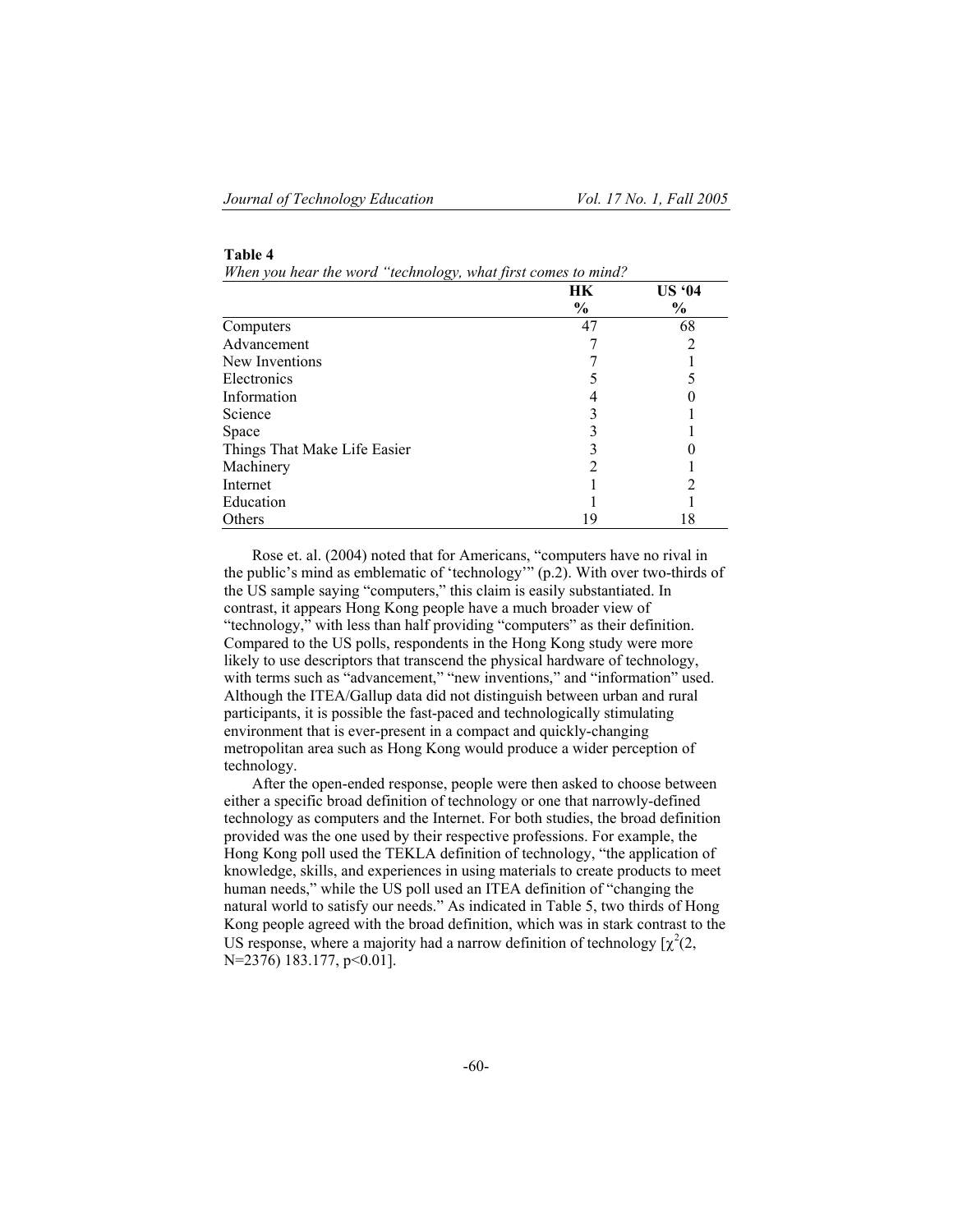**Table 5**

| Which more closely fits what you think of when you hear the word |    |               |
|------------------------------------------------------------------|----|---------------|
| "technology"?                                                    |    |               |
|                                                                  | HК | <b>US '01</b> |
|                                                                  |    |               |

|                                           | пв            | US VI         |
|-------------------------------------------|---------------|---------------|
|                                           | $\frac{0}{0}$ | $\frac{6}{9}$ |
| Computers and the Internet                | 34            |               |
| The application of knowledge Changing the | 66            | 36            |
| natural world                             |               |               |
| Don't know/refused                        |               |               |
|                                           |               |               |

The results from this question echo the responses given earlier in Table 4, with Hong Kong people applying wider definitions for technology. Even with limited efforts to educate the public about the elements of technology education through Key Learning Area promotional material, Hong Kong people appear to be naturally more accepting of the profession's definition. Given the challenges in both the US and Hong Kong to convince the public about the need for technology education, it appears Hong Kong may potentially be more successful, as many of the citizens can already "talk the talk."

Table 6 shows the results of the public's capability to understand and use technology. It appears US citizens have a higher perception of their ability to understand and use technology  $[\chi^2(2, N=2397) 579.239, p<0.01]$ . When asked to respond to one of four qualifiers provided, 75 percent of Americans indicated "to a great extent" or "to some extent", while only 24 percent of Hong Kong people indicated these characteristics. Caution needs to be made about the response to this question, as a specific definition of technology was not included. It is possible, based on the results seen in Table 5, that the US public was responding to a narrow "computer" definition, while Hong Kong people were responding to their wider definition. For example, in the US study, 90 percent of 18-29 year olds responded "to a great extent" or "to some extent", while 57 percent of those 50 and older had this perception. For Hong Kong, the difference was much smaller, being 31 percent and 26 percent respectively.

#### **Table 6**

*To what extent do you consider yourself to be able to understand and use technology?*

| HK | <b>US '01</b><br>$\frac{6}{9}$ |
|----|--------------------------------|
|    | 28                             |
| 22 | 47                             |
| 66 | 20                             |
| 10 |                                |
|    |                                |
|    | $\frac{6}{9}$                  |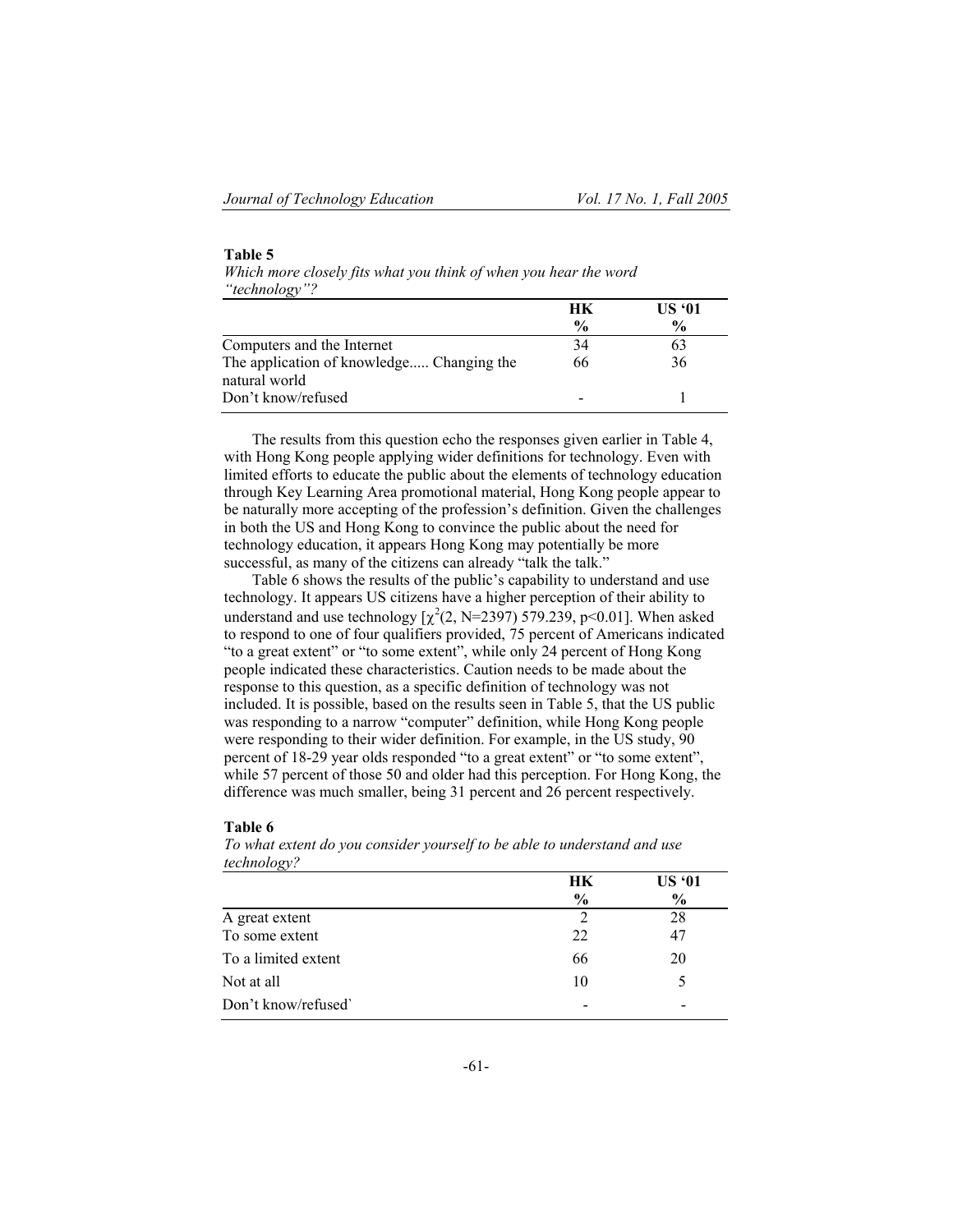## *Knowledge and Attitudes of Technology*

Several questions asked respondents about their knowledge of and attitudes about technology. The first question asked participants about their attitude toward technology in their everyday life. Hong Kong people seemed somewhat more ambivalent than Americans about the value of knowing more about technology, with one third (37%) responding they do not care about how things work. For those in the US, only one quarter (24%) had this lack of interest. There were significant differences between the US and Hong Kong answers to this question  $[\chi^2(2, N=1401) 61.908, p<0.01]$ 

Another series of questions asked about the effect of technology and how much input the public desired into the decisions being made about technology. Americans identified "the society" (67.4%) as the most important effect of technology, while Hong Kong people said "the environment" (62.4%)  $[\chi^2(2, \chi^2(4))]$ N=2367) 610.417, p<0.01]. Hong Kong's response might be reflecting the growing concern about worsening air and water pollution due to the rapid industrial expansion and lack of stringent environmental controls across the border into China (Civic Exchange, 2004). For decisions about items such as the designation of neighborhood community centers, where to locate roads in the community, the development of fuel-efficient cars, and genetically-modified foods, Americans expected to have significantly more input into the decisions. Hong Kong's relatively passive response may be an influence of its limited democratically elected government and Confucian heritage (Tsang, 2004) which encourages an acceptance of hierarchical authority.

The next two series of questions showed significant differences in the US and Hong Kong's understanding and knowledge of technology. Table 7 shows the significant differences of whether individuals could explain different technologies to a friend. With all items, Americans were much more confident about explaining technology, perhaps being less-humble than Hong Kong people. Considering the relatively simple operation of a flashlight, it was somewhat surprising that only 30 percent of Hong Kong people were confident

## **Table 7**

|                                                        | HК   | US 01 | $\chi^2$ (df=2) p<0.01 |
|--------------------------------------------------------|------|-------|------------------------|
| How a flashlight works                                 | 29.9 | 89.5  | $(N=2358) 887.910$     |
| How to use a credit card to get<br>money out of an ATM | 634  | 89.0  | $(N=2276)$ 220.331     |
| How a telephone call gets from<br>point A to point B   | 48.0 | 64.5  | $(N=2173) 57.757$      |
| How an air conditioner (home<br>heating system) works  | 53.1 | 70.0  | $(N=2329)$ 82.838      |

*Let me ask you if you could explain each of the following to a friend, just answer "yes" or "no". (% yes answers provided)*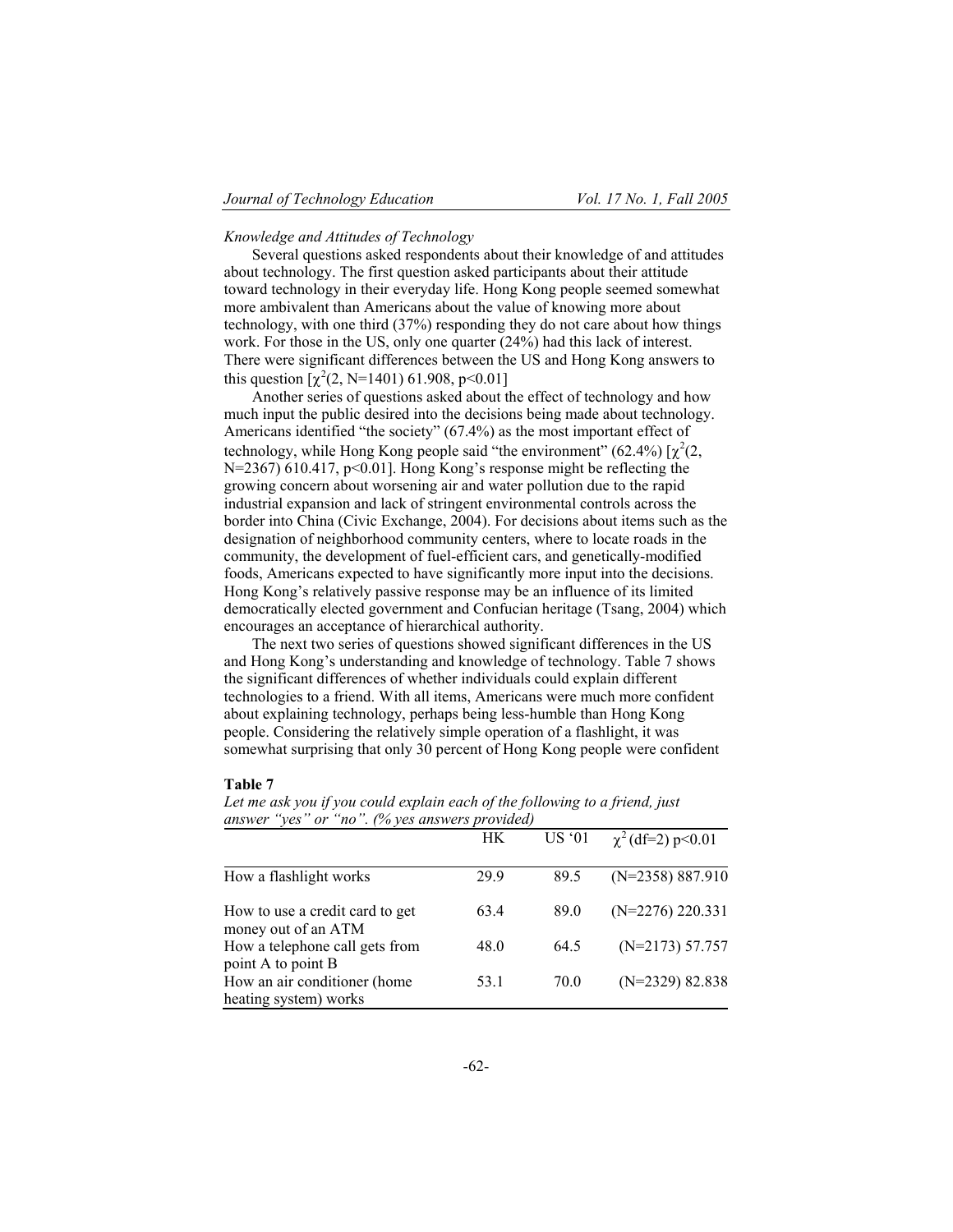enough to explain how one works. The findings from this item suggest limits to this type of survey question, in that the depth of explanation was not ascertained, nor was the actual need for individuals to know the theory and operation of these particular technologies established.

The public was then asked questions about how specific technologies worked and to answer "true" or "false." Table 8 compares the US and Hong Kong responses, with the percentage of those providing the correct answer provided.

### **Table 8**

*Tell me if each of the following statements is true or false (% correct answers provided)*

|                                    | HК            | <b>US '01</b> | $X^2$ (df=2), p<0.01 |
|------------------------------------|---------------|---------------|----------------------|
|                                    | $\frac{0}{0}$ | $\frac{0}{0}$ |                      |
| Using a portable phone in the      | 57.8          | 53.0          | $(N=2306)$ 4.467     |
| bathtub creates the possibility of |               |               |                      |
| being electrocuted                 |               |               |                      |
| FM radios operate free of static   | 46.0          | 26.5          | $(N=2156)$ 72.303    |
| A car operates through a series of | 61.8          | 84.4          | $(N=2218)$ 134.046   |
| explosions                         |               |               |                      |
| A microwave heats food from the    | 45 1          | 629           | $(N=2311)$ 63.495    |
| outside to the inside              |               |               |                      |

The results for this section of questions were split, with each group having more correct for two items. However, none of the answers seemed convincing for either the US or Hong Kong population. This finding seems to concur with those noted by Pearson and Young (2002) in their review of the 2001 ITEA/Gallup poll, that even though many replied earlier in their self-assessment that they were able to understand and use technology (see Table 6), the lack of knowledge made such self-ratings "superficial" (p. 65).

## *Technology and Education*

The last series of questions concerned the study of technology, and how it should be included in the school curriculum. Those polled were asked about a potential shortage of qualified technical people and what their respective governments should do. Hong Kong people had a much more open immigration position than those from the US. With the established and historical practice of expatriates coming to work in Hong Kong, this significant difference  $[\chi^2(1, \chi)]$ N=2003) 66.503, p<0.01] was not that unexpected.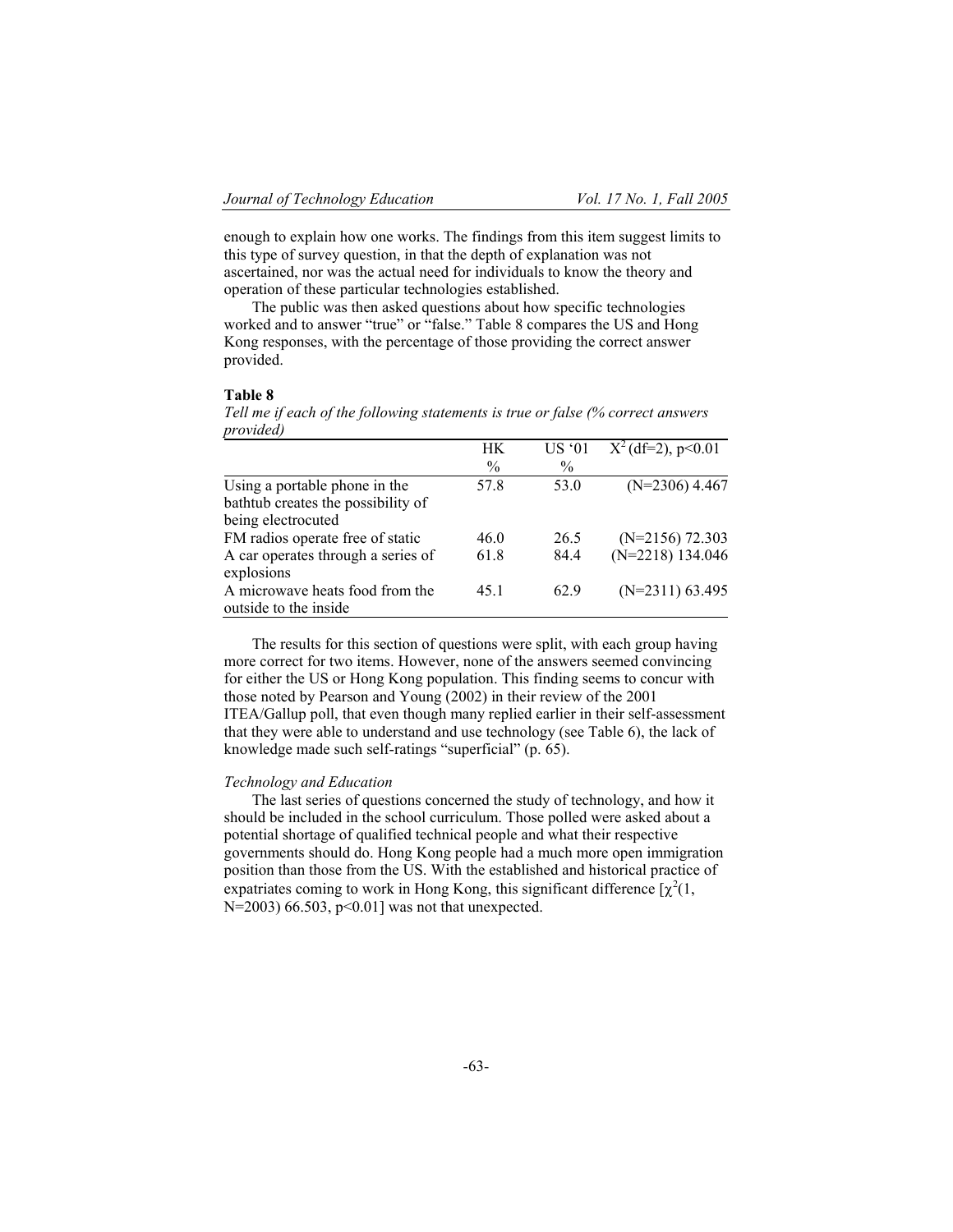## **Table 9**

*When a shortage of qualified people occurs in a particular area of technology, which of the following solutions would you feel is the most appropriate course of action for the government to take?*

|                                                | HК            | US 94         |
|------------------------------------------------|---------------|---------------|
|                                                | $\frac{0}{0}$ | $\frac{0}{0}$ |
| Bring in technologically literate people from  | 15.8          | 5.0           |
| outside Hong Kong (US)                         |               |               |
| Take steps through our schools to increase the | 84 2          | 95.0          |
| number of technologically literate people in   |               |               |
| Hong Kong (US)                                 |               |               |

When provided with the broad definition of technology (... to meet human needs), those polled were asked if a study of technology should be included in the school curriculum (see Table 10). Overwhelmingly, both samples strongly supported the inclusion of technology in schools. However, when those who said it should be included were asked if it should be a separate subject or combined with other subjects, there were significant differences  $[\chi^2(1, N=2002)]$ 209.119, p<0.01]. Hong Kong people preferred it as a separate subject by a two to one margin, possibly reflecting the culture of public examinations (Kwong, 1997; Sweeting, 2004).

#### **Table 10**

*Using a broad definition of technology as "the purposeful application of knowledge, skills and experiences to create products to meet human needs", do you believe the study of technology should be included in the school curriculum or not?*

|                                                                            | HК            | US'01         |
|----------------------------------------------------------------------------|---------------|---------------|
|                                                                            | $\frac{0}{0}$ | $\frac{0}{0}$ |
| Yes                                                                        | 97.6          | 974           |
| No                                                                         | 2.4           | 26            |
| Asked of those saying it "should be included in the curriculum" Should the |               |               |

*study of technology be made a part of other subjects like science, math and social studies, or should it be taught as a separate subject?* 

| Part of other subjects                                                                          | 31.6 | 63.7 |
|-------------------------------------------------------------------------------------------------|------|------|
| As a separate subject                                                                           | 68.4 | 36.3 |
| Asked of those saying "separate subjects" Should the subject be required or<br><i>optional?</i> |      |      |
| Required                                                                                        | 38.3 | 50.7 |
| Optional                                                                                        | 617  | 493  |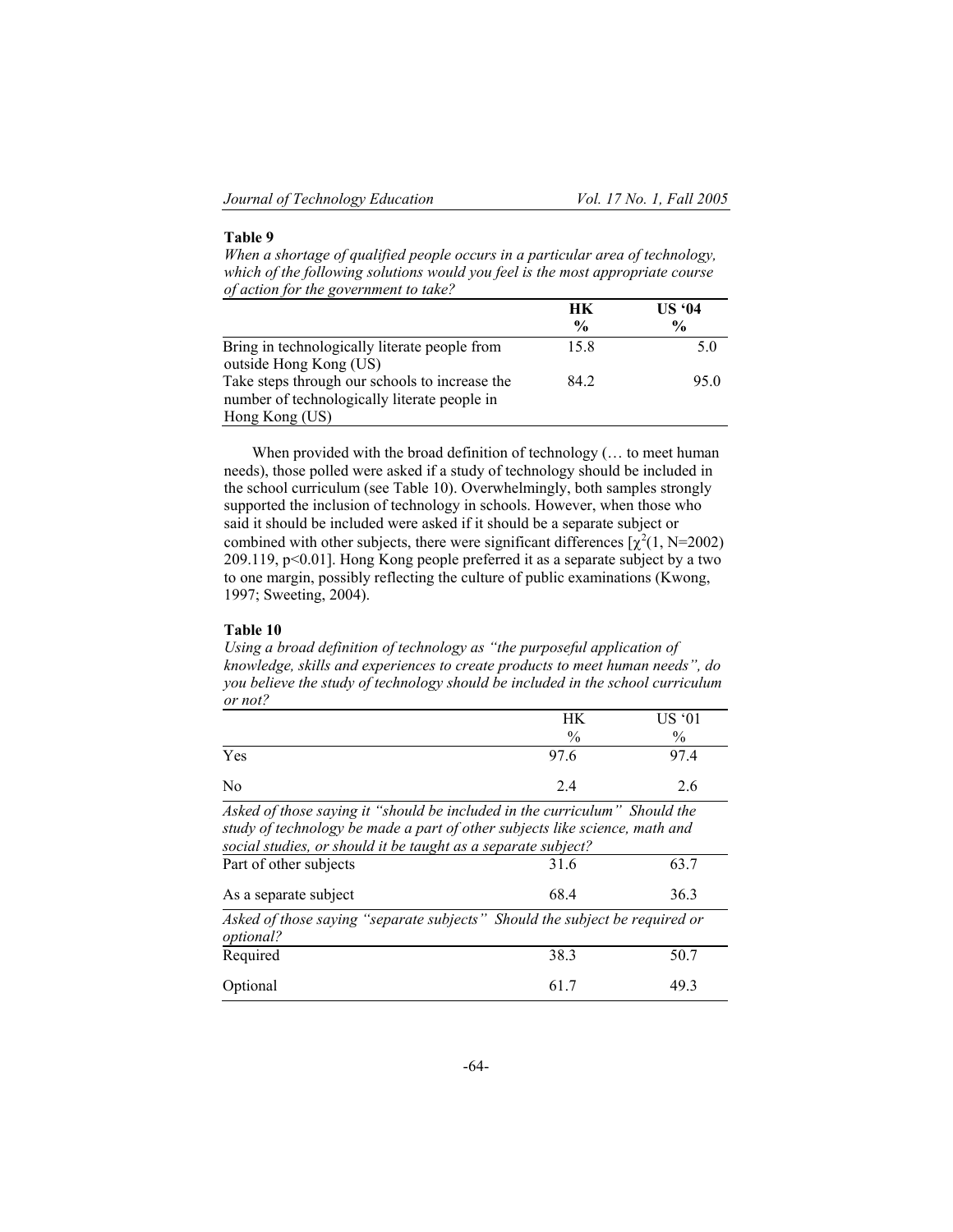The responses from the US and Hong Kong were also different when respondents were asked if a study of technology should be required or optional [ $\chi^2(1, N=21073)$  16.630, p<0.01]. The US response was equally divided on this question, but Hong Kong people suggested technology education should not be a required subject.

### **Implications**

The findings from this study suggest that given the universals of technology, the many socio-economic parallels, and common education imperatives stated on the need for technology education, there exists many differences in US and Hong Kong people's understanding and attitudes about technology. Their response to how technology education should be included in the school curriculum was also dissimilar.

In general terms, Hong Kong people had a concept of technology that included more than "computers" and tended to accept the broad definition of technology presented by their technology educators and government position papers. This could suggest that the technology education profession in the US will have a more difficult time in trying to educate the public about the subject, given the lack of common definition and understanding about what actually constitutes "technology". This is not to imply that it will be easy in Hong Kong, for impediments also exist. However, if nearly two-thirds of Americans do not equate technology as being more than computers and the Internet, it will be very difficult to convince them about the need for a subject that is more encompassing.

Regarding each population's knowledge and attitudes, Hong Kong people seemed less interested in knowing more about technology as well as being part of the decision-making process. Americans perhaps are more accustomed to participatory stances, such as their historical input into educational matters, i.e., local boards of education, and their participation in a democratic government is established and expected (Westheimer and Kahne, 2004). This might suggest that if the technology education profession in the US could be more successful in convincing the general population about what is meant in a broader concept of "technology" and correspondingly that technology education should be a part of the curriculum, change may occur easier. This is because top down education mandates and initiatives are rarely successful without the understanding and support of the local community, both of which are necessary in order to accomplish reform (Fullan, 2001).

The US and Hong Kong's perceived knowledge about technology and their less than convincing answers to specific questions about technology also indicates potential problems. The higher confidence in their ability suggests that what they already know or have learned about technology may be sufficient, at least in their minds. For educators trying to convince a somewhat contented public that they need to know more, or that their knowledge about technology is lacking, may prove a daunting task.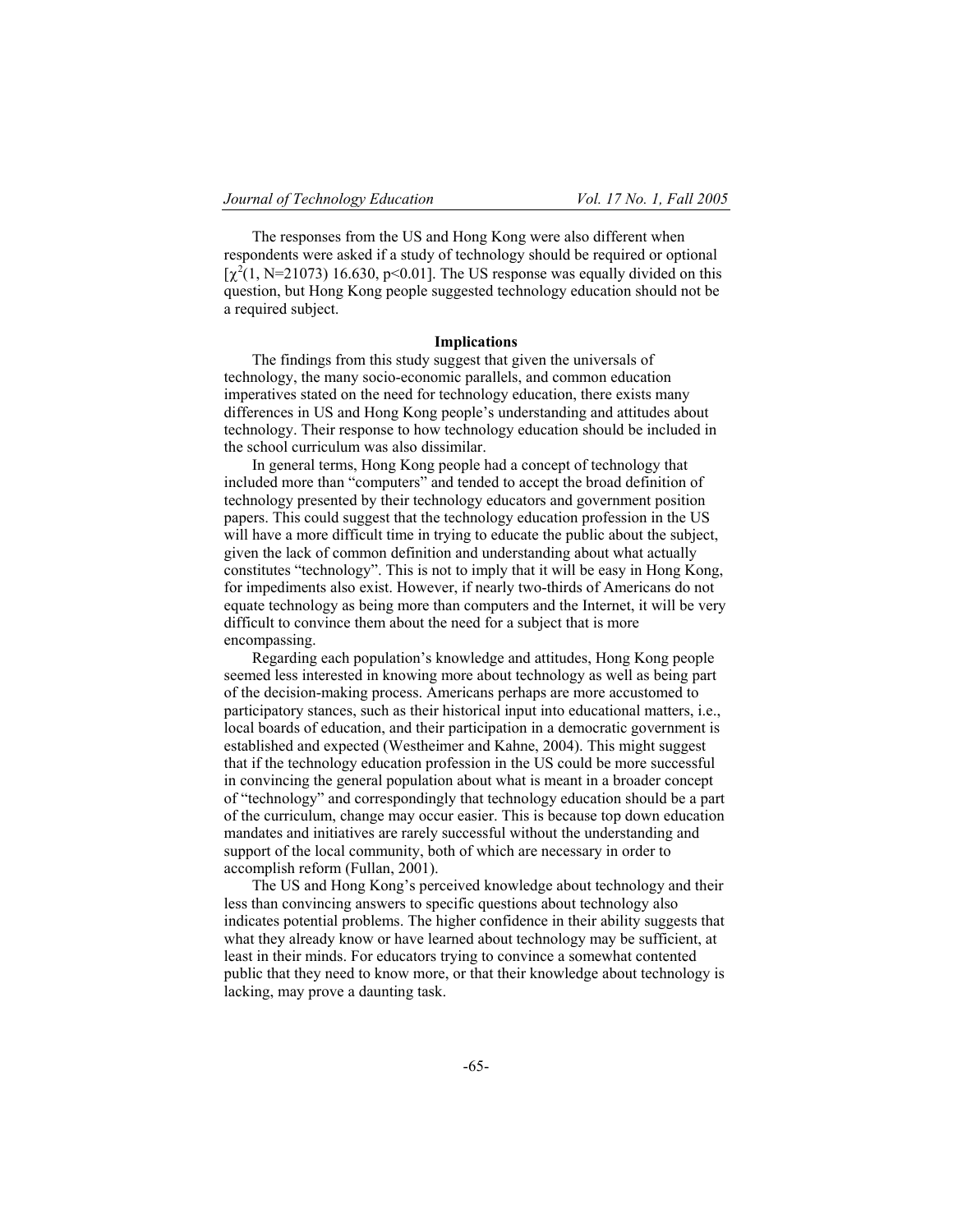Extrapolating from the data on the public perception about technology and education, it would be difficult to claim that either the US or Hong Kong population would support a required separate subject of technology. Although both samples supported the study of technology education, as suggested in a broad definition (see Table 10), their desire to have it as a separate subject and/or as a required subject was tepid. With 68 percent of Hong Kong people indicating technology should be a separate subject, but only 38 of them saying it should be required, it could be inferred only 26 percent of the total population would support it as a separate required subject, while the number would be less than 20 percent for the US. For Hong Kong, a lack of support currently exists in schools, with only 61 percent of secondary schools offering the broad technology subject of Design & Technology, while 100 percent offer narrow technology subjects in computers (Hong Kong Curriculum Development Institute, personal communication September 3, 2004). Pearson and Young (2002) also acknowledge this problem for the US and that the widespread adoption of dedicated courses in technology education is most likely "an unlikely scenario" (p. 104). Perhaps this reality of limited technology education in schools is a true reflection of public perception, as opposed to the rhetoric of the technology education profession. If this is the case, a lot of work is required by the technology education profession in both the US and Hong Kong to change the status quo.

#### **Final Thoughts**

Using a similar public opinion poll to compare what Americans and Hong Kong people think about technology provided interesting contrasts and similarities. Obvious differences in cultural influences such as history, language, and political systems play a part in the formation of education policy and public perceptions. However, the universality of technology can serve as a common basis for better understanding each other. In this regard, this study attempted to add to the body of knowledge about what different cultures think about technology. Perhaps the common issues and threats identified in trying to convince a public about the need for technology education will serve as a basis for future international collaborative efforts and discussions. In this regard, it is recommended the US study initiated by Rose and Dugger (2002) and replicated in Hong Kong be expanded to other countries and cultures.

#### **References**

Babbie, E. (1999). *The basics of social research*. Belmont, CA: Wadsworth. Baker, T. (1999). *Doing social research*. Boston: McGraw-Hill.

- Behling, O., & Law, K. (2000). *Translating questionnaires and other research instruments: Problems and solutions.* Thousand Oaks, CA: Sage.
- Bernard, H. R. (2000). *Social research methods: Qualitiative and quantitative approaches*. Thousand Oaks, CA: Sage.

Civic Exchange (2004). *Air pollution: Air quality management issues in the Hong Kong and Pearl River Delta*. Hong Kong: Author.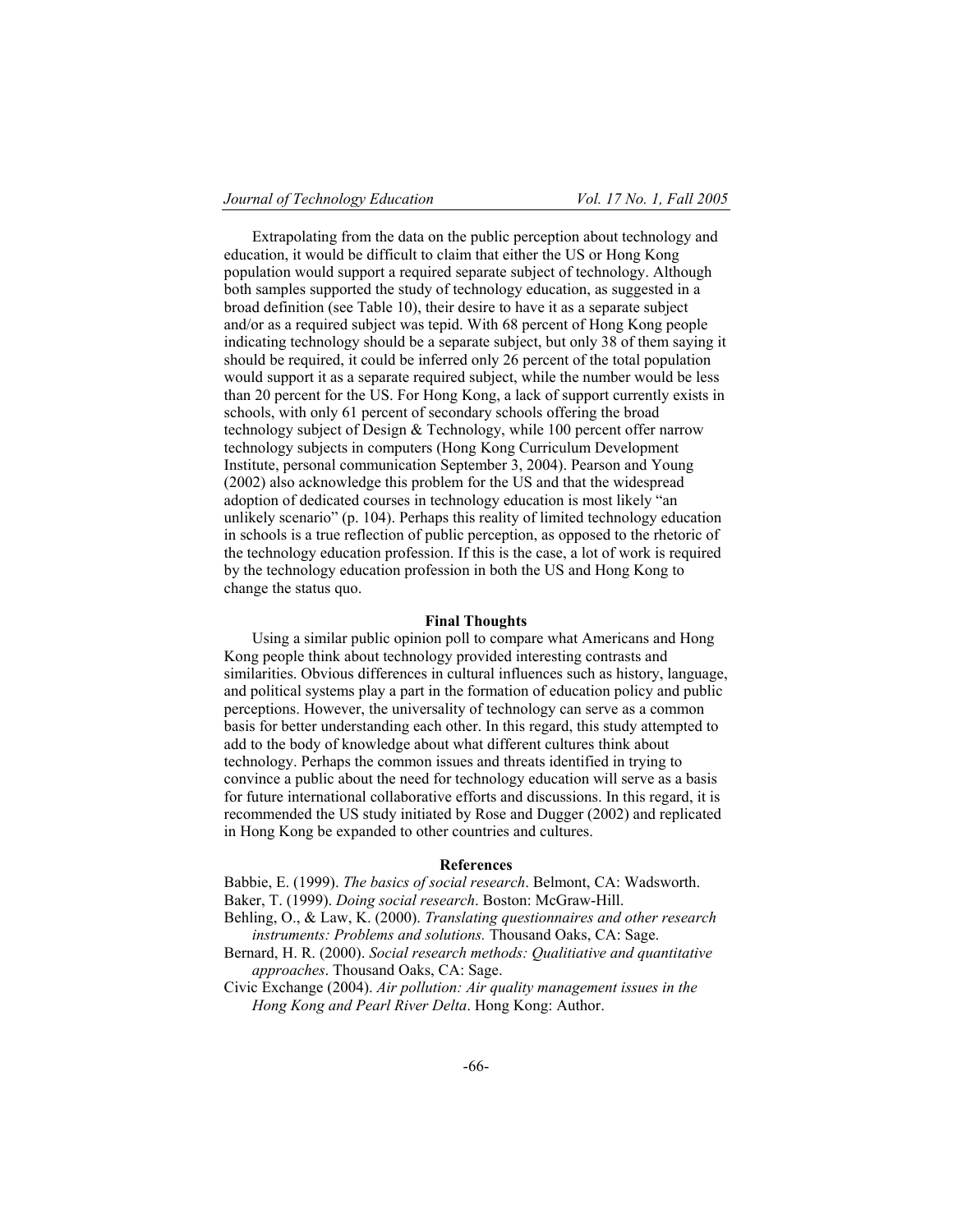- Commission on Strategic Development (2000). *Bringing the vision to life: Hong Kong's long-term development needs and goals*. Author: HKSAR Printing Department.
- Curriculum Development Council (2000). *Learning to learn: Technology Education Key Learning Area*. Author: HKSAR Printing Department.
- Curriculum Development Council. (2002). *Technology education key learning area curriculum guide*. HKSAR: author.
- Dugger, W. & Naik, N. (2001). Clarifying misconceptions between technology education and educational technology. *The Technology Teacher, 61*(2). 25- 28. Reston, VA: International Technology Education Association.
- Education Commission (1999). *Education blueprint for the 21st century*. Author: HKSAR Printing Department.
- Education Commission (2000). *Learning for life, learning through life. Reform proposals for the education system in Hong Kong*. Author: HKSAR Printing Department.
- Fullan, M. (2001). *The new meaning of educational change.* New York: Teachers College.
- Gall, M., Gall, J. & Borg, W. (2003). *Educational research: An introduction*. Boston, MA: Allyn and Bacon.
- Hong Kong Census and Statistics Department. *Hong Kong statistics*. Retrieved August 15, 2005 from:

http://www.info.gov.hk/censtatd/eng/hkstat/index.html

- International Technology Education Association. (2000). *Standards for technological literacy: Content for the study of technology*. Reston, VA: Author.
- Kwong, K.S. (1997). *Technology and industry*. Hong Kong: Chinese University Press.
- National Center for Education Statistics (2004). *Trends in international mathematics and science studies.* Retrieved September 13, 2004 from: http://nces.ed.gov/timss/).
- Noah, H. & Eckstein, M. (1969). *Toward A science of comparative education.*  New York: Macmillan
- Noah, H. (1984). The uses and abuses of comparative education. *Comparative Education Review, 28*(4), 550-562.
- Pearson, G. & Young, A.T. (2002). *Technically speaking: Why all Americans need to know more about technology*. Washington: National Academy Press.
- Petrina, S. (2003). The educational technology is technology education manifesto. *Journal of Technology Education. 15*(1), 64-74.
- Rose, L. & Dugger, W. (2002). *ITEA/Gallup poll reveals what Americans think about technology*. Reston, VA: International Technology Education Association. Retrieved August 15, 2005 from: http://www.iteawww.org/TAA/PDFs/Gallupreport.pdf
- Rose. L., Gallup, A., Dugger, W. & Starkweather, K. (2004). *A report of the second survey conducted by the Gallup Organization for the International*